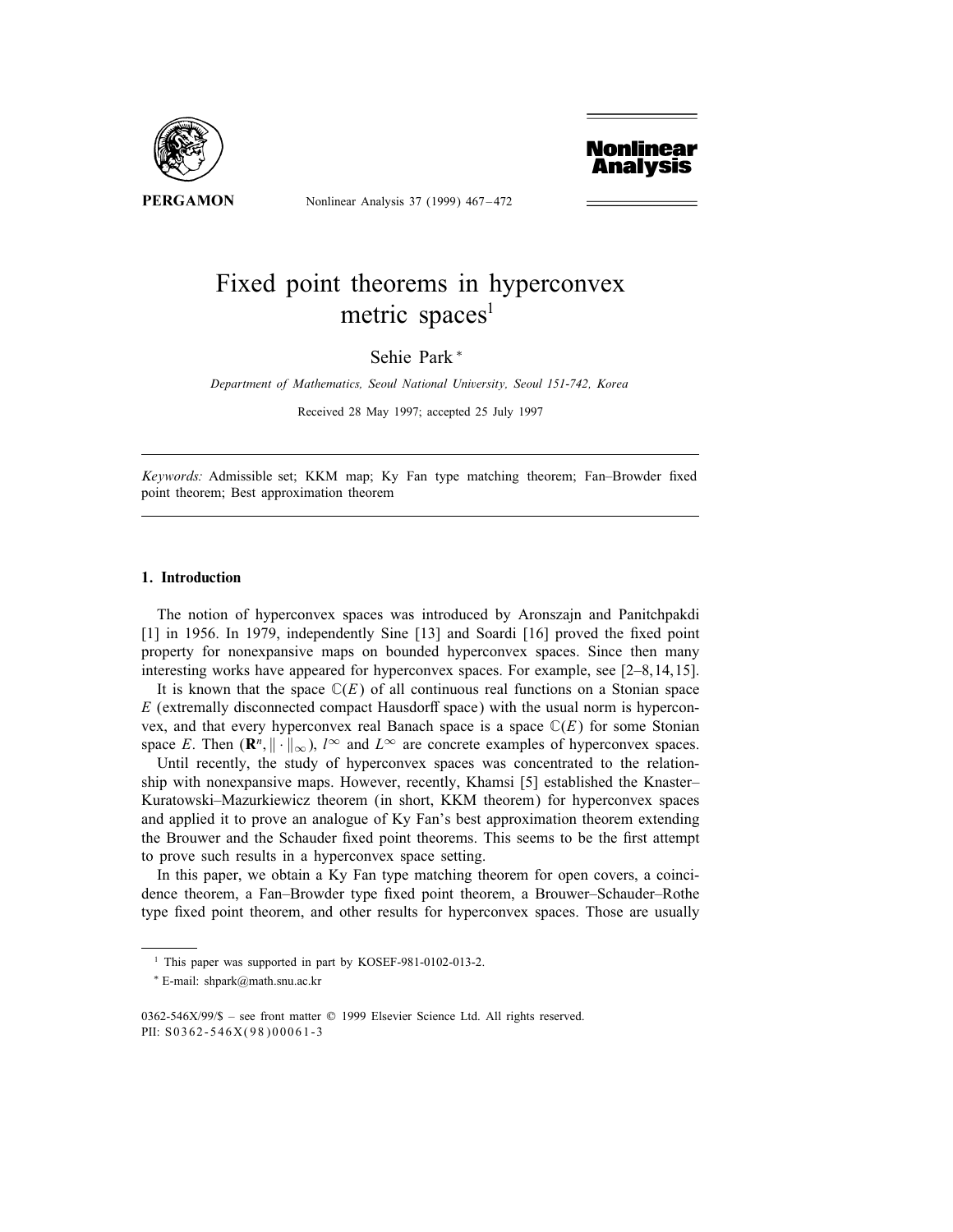obtained for a convex space setting (see [9, 10]) or a generalized convex space setting (see [11, 12]).

Our arguments in this paper are based on the KKM theorem due to Khamsi [5, Theorem 4].

# 2. Preliminaries

We follow mainly Khamsi [5].

A metric space  $(H, d)$  is said to be *hyperconvex* if for any collection of points  $\{x_{\alpha}\}\$ of H and for any collection  $\{r_{\alpha}\}\$  of nonnegative reals such that  $d(x_{\alpha},x_{\beta}) \leq r_{\alpha} + r_{\beta}$ , we have

$$
\bigcap_{\alpha} B(x_{\alpha}, r_{\alpha}) \neq \emptyset.
$$

Here  $B(x, r)$  denotes the closed ball with center  $x \in H$  and radius  $r \ge 0$ .

For any nonempty bounded subset  $A$  of  $H$ , its *convex hull* co $A$  is defined by

 $\text{co } A = \bigcap \{B: B \text{ is a closed ball containing } A\}.$ 

Let  $\mathcal{A}(H) = \{A \subset H: A = \text{co }A\}$ ; i.e.  $A \in \mathcal{A}(H)$  iff A is an intersection of balls. In this case we will say  $A$  is an *admissible* subset of  $H$ .

For any  $X \subset H$ , a multimap (or a map)  $G : X \to H$  is called a KKM map if

$$
\mathrm{co}\{x_1,\ldots,x_n\}\subset\bigcup_{i=1}^nG(x_i)
$$

for any  $x_1,\ldots,x_n\in X$ .

The following KKM theorem is due to Khamsi [5, Theorem 4]:

**KKM Theorem.** Let H be a hyperconvex space and  $X \subset H$  a subset. Let  $G: X \to H$ be a KKM-map such that  $G(x)$  is closed for any  $x \in X$  and  $G(x_0)$  is compact for some  $x_0 \in X$ . Then we have

$$
\bigcap_{x\in X}G(x)\neq\emptyset.
$$

We will mainly use the particular case of KKM Theorem when  $H$  itself is compact. For a multimap  $G: X \to Y$ , we denote  $x \in G^{-1}(y)$  iff  $y \in G(x)$  where  $x \in X$  and  $y \in Y$ . Let  $\mathbb{C}(X, Y)$  denote the class of single-valued continuous maps  $f : X \to Y$ .

# 3. Matching and coincidence theorems

From the KKM Theorem, we deduce the following Ky Fan type matching theorem for open covers: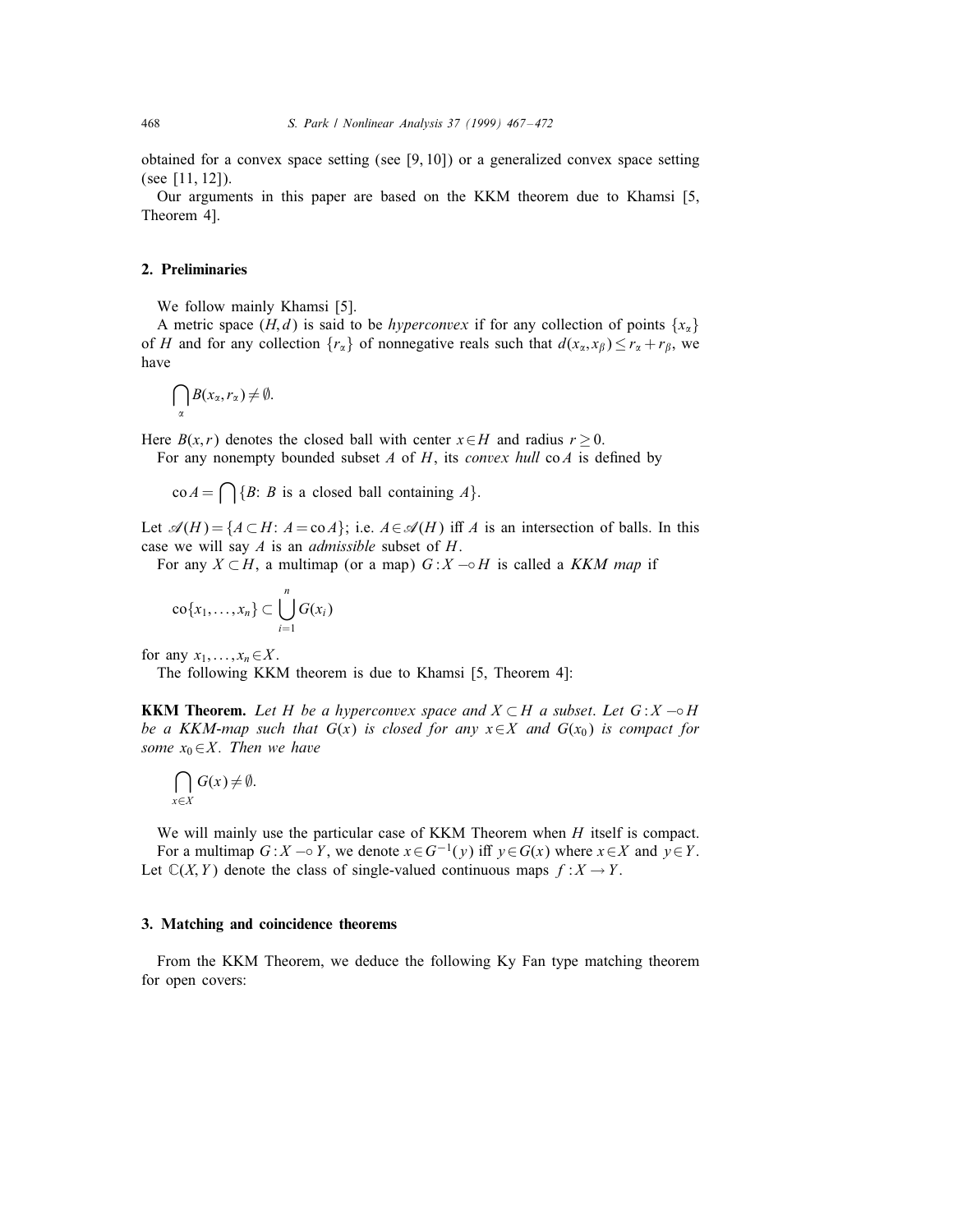**Theorem 1.** Let H be a compact hyperconvex space,  $X \subset H$ , Y a topological space, and  $A: X \to Y$  a map satisfying (i) Ax is open for each  $x \in X$ , and (ii)  $A(X) = Y$ . Then, for each  $t \in \mathbb{C}(H, Y)$ , there exists a nonempty finite subset  $\{x_1, \ldots, x_n\} \subset X$  and an  $x_0 \in \text{co}\{x_1,...,x_n\}$  such that  $t(x_0) \in \bigcap_{i=1}^n A(x_i)$ .

**Proof.** For each  $x \in X$ , let  $F(x) = Y \setminus A(x)$  and let  $G(x) = t^{-1}F(x)$ . Suppose the conclusion is false. Then for every finite subset  $\{x_1, \ldots, x_n\} \subset X$ , we have

$$
t(\mathrm{co}\{x_1,\ldots,x_n\})\subset Y\setminus \bigcap_{i=1}^n A(x_i)=\bigcup_{i=1}^n F(x_i),
$$

that is,

$$
\mathrm{co}\{x_1,\ldots,x_n\}\subset \bigcup_{i=1}^n t^{-1} F(x_i)=\bigcup_{i=1}^n G(x_i).
$$

Therefore,  $G$  is a closed-valued KKM map. Since  $H$  is compact, each  $Gx$  is compact. Then by KKM Theorem, we have  $\bigcap \{G(x): x \in X\} = \bigcap \{t^{-1}F(x): x \in X\} \neq \emptyset$  and hence  $\bigcap \{F(x): x \in X\} \neq \emptyset$ . But this means  $\bigcup \{A(x): x \in X\} = A(X) \neq Y$ , a contradiction to our hypothesis. This completes our proof.  $\Box$ 

From Theorem 1, we have the following Fan–Browder type coincidence theorem for hyperconvex spaces:

**Theorem 2.** Let H, X, and Y be the same as in Theorem 1. Let  $S: X \rightarrow Y$ ; T: H $\rightarrow$ Y be multifunctions satisfying the following: (a) for each  $x \in X$ ,  $S(x) \subset T(x)$  and  $S(x)$  is open; and (b) for each  $y \in Y$ ,  $T^{-1}(y)$  is admissible; and (c)  $S(X) = Y$ . Then for any  $t \in \mathbb{C}$  (H, Y), there exists an  $x_0 \in H$  such that  $t(x_0) \in T(x_0)$ .

**Proof.** Since (a) and (c) imply (i) and (ii) with  $A = S$ , by Theorem 1, there exist  ${x_1,...,x_n} \subset X$  and  $x_0 \in \text{co}\{x_1,...,x_n\}$  such that  $t(x_0) \in \bigcap_{i=1}^n S(x_i) \subset \bigcap_{i=1}^n T(x_i)$ . We have  $x_i \in T^{-1}t(x_0)$  for all i, and hence by (b), co $\{x_1,...,x_n\} \subset T^{-1}t(x_0)$ . In particular,  $x_0 \in T^{-1}t(x_0)$ , i.e.  $t(x_0) \in T(x_0)$ . This completes our proof.  $\square$ 

Remark. Theorems 1 and 2 are analogous to Park [9, Theorems 1 and 6] for convex spaces. (Note that in [9, Theorem 6], A should be  $A: X \to 2^Y$  and  $x_0 \in X$ .)

# 4. Fixed point theorems

As an application of Theorem 2, we have the following form of the Fan–Browder type fixed point theorem for hyperconvex spaces: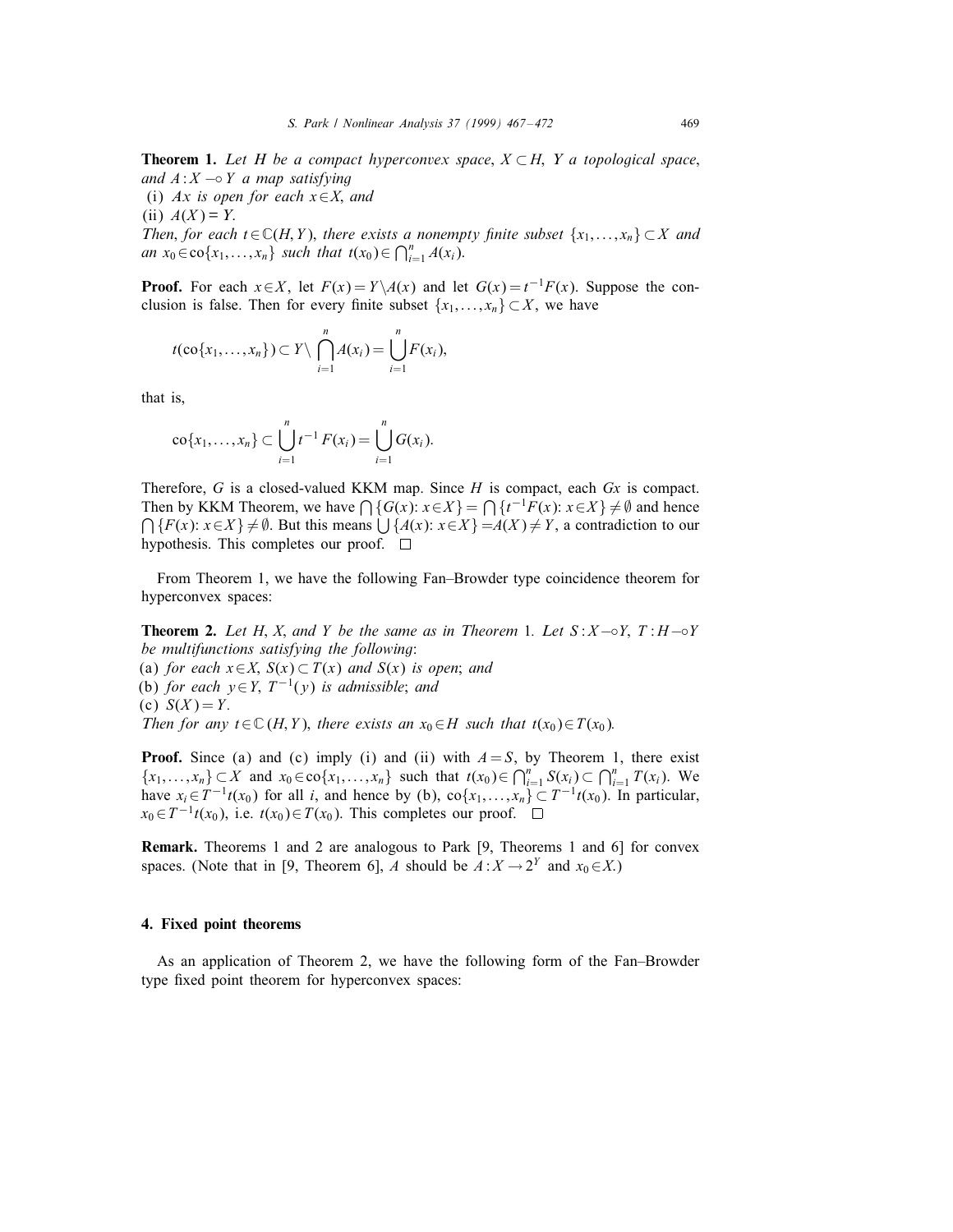**Theorem 3.** Let H be a compact hyperconvex space and  $T : H \rightarrow H$  a map such that (1) for each  $x \in H$ ,  $T(x)$  is admissible; and (2)  $H = \left[ \int {\ln T^{-1} y: y \in H} \right]$ . Then T has a fixed point  $x_0 \in H$ ; i.e.  $x_0 \in T(x_0)$ .

**Proof.** Replace  $(H, X, Y, T)$  in Theorem 2 by  $(H, H, H, T^{-1})$  and define  $S: H \rightarrow H$ by  $S(x) = \text{Int } T^{-1}(x)$  for  $x \in H$ . Then, for each  $x \in X$ ,  $S(x) \subset T^{-1}(x)$  and  $S(x)$  is open. Moreover, for each  $y \in H$ ,  $T(y)$  is admissible, and  $H = S(H)$ . Therefore, for  $t = 1_H$ , by Theorem 2, there exists an  $x_0 \in H$  such that  $x_0 \in T^{-1}(x_0)$  or  $x_0 \in Tx_0$ . This completes our proof.  $\square$ 

For convex spaces, Theorem 3 is well-known to be very useful in various problems. As another application of Theorem 1, we obtain the following Fan type best approximation theorem:

**Theorem 4.** Let H be a hyperconvex space,  $X \in \mathcal{A}(H)$  compact, and  $f \in \mathbb{C}(X, H)$ . Then either f has a fixed point or there exists an  $x_0 \in B\,dX$  such that

 $0 < d(x_0, f(x_0)) \leq d(x, f(x_0))$  for all  $x \in X$ .

**Proof.** Suppose that for each  $y \in X$ , there exists an  $x \in X$  such that

 $d(x, f(y)) < d(y, f(y))$ .

Define  $A: X \sim X$  by

$$
A(x) = \{ y \in X : d(x, f(y)) < d(y, f(y)) \}
$$

for  $x \in X$ . Since f is continuous,  $A(x)$  is open in X. Moreover, for each  $y \in X$ , we have  $A^{-1}(y) \neq \emptyset$  by the assumption. Therefore  $A(X) = X$ . Now we apply Theorem 1 with  $H = X = Y$  and  $t = 1_X$ . Then there exist  $\{x_1, \ldots, x_n\} \subset X$  and  $x_0 \in \text{co}\{x_1, \ldots, x_n\}$ such that  $x_0 \in \bigcap_{i=1}^n A(x_0)$ ; i.e.  $d(x_i, f(x_0)) < d(x_0, f(x_0))$  for each i.

Let  $\varepsilon > 0$  such that  $d(x_i, f(x_0)) \leq d(x_0, f(x_0)) - \varepsilon$ . Then

 $x_i \in B(f(x_0), d(x_0, f(x_0)) - \varepsilon).$ 

Since the closed ball is admissible and contains all  $x_i$ , we have

 $x_0 \in \text{co}\{x_1,\ldots,x_n\} \subset B(f(x_0),d(x_0,f(x_0))-\varepsilon).$ 

This is a contradiction. Therefore, there exists an  $x_0 \in X$  such that  $d(x_0, f(x_0)) \leq$  $d(x, f(x_0))$  for all  $x \in X$ . If  $d(x_0, f(x_0)) = 0$ , then  $x_0$  is a fixed point. Otherwise, we have

$$
0 < d(x_0, f(x_0)) \le d(x, f(x_0)) \quad \text{for all } x \in X.
$$

In this case, we show that  $x_0 \in BdX$ .

Suppose that  $x_0 \in \text{Int } X$ . Then there exists an  $r > 0$  such that

 $B(x_0,r) \subset X$  and  $r < d(x_0, f(x_0)) \le d(y, f(x_0))$  for all  $y \in B(x_0,r)$ .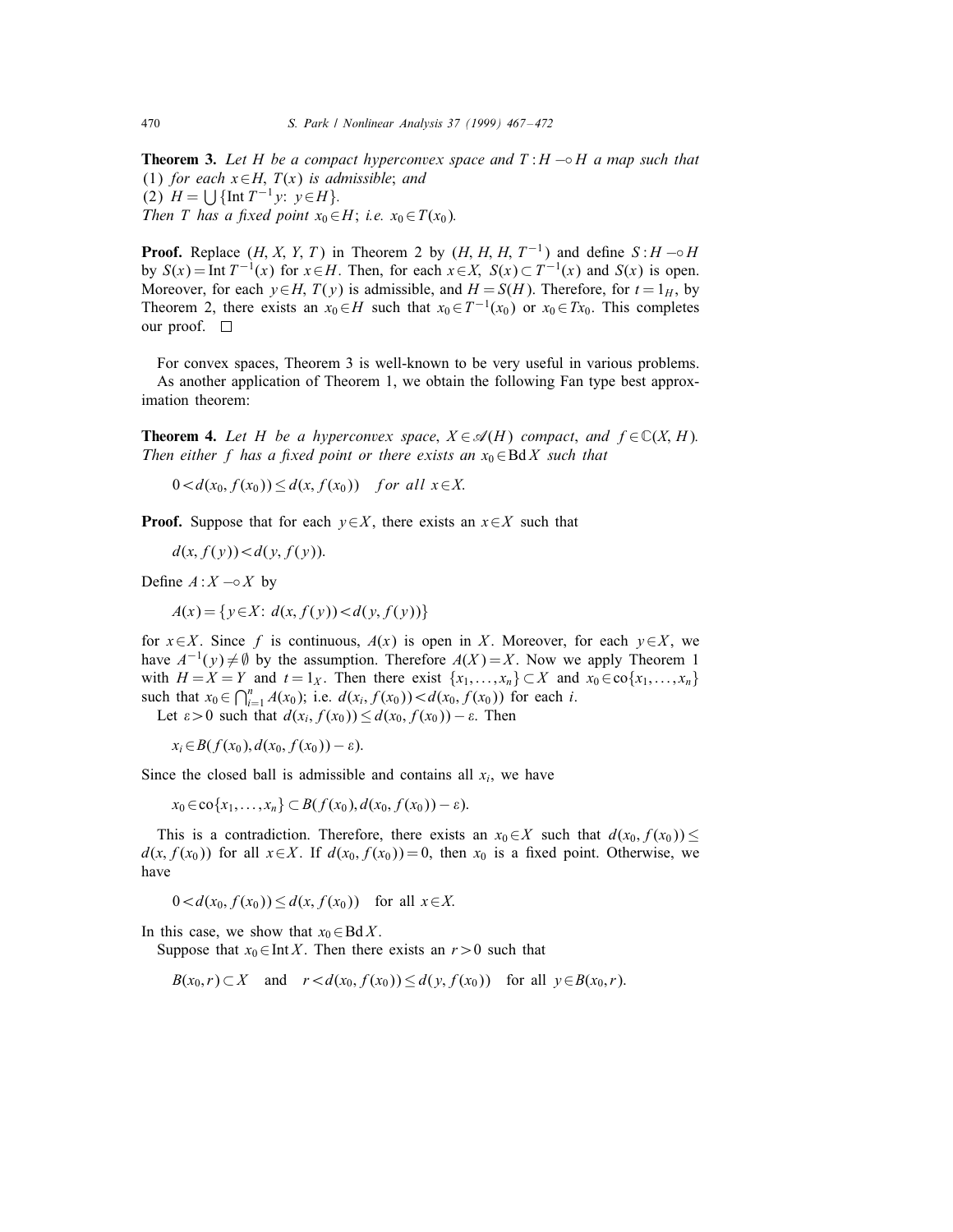Then there is a  $y_0 \in B(x_0, r) \cap B(f(x_0), d(x_0, f(x_0)) - r)$  by the hyperconvexity. Hence,

 $d(y_0, f(x_0)) \leq d(x_0, f(x_0)) - r \leq d(x_0, f(x_0)),$ 

which is a contradiction. Therefore,  $x_0 \in BdX$ .

This completes our proof. П

Remark. This is a refined version of Khamsi [5, Lemma]. We modified Khamsi's proof where KKM Theorem was exploited instead of Theorem 1.

From Theorem 4, we have the following fixed point theorems:

**Theorem 5.** Let H be a hyperconvex space,  $X \in \mathcal{A}(H)$  compact, and  $f \in \mathbb{C}(X,H)$ . Then f has a fixed point if one of the following conditions holds for all  $x \in B\mathcal{d} X$ such that  $x \neq f(x)$ :

(i) There exists a  $v \in X$  such that

 $d(x, f(x)) > d(y, f(x)).$ 

(ii) There exists a  $\beta \in (0,1)$  such that

 $X \cap B(f(x), \beta d(x, f(x)) \neq \emptyset$ .

(iii) There exists an  $\alpha \in (0, 1)$  such that

 $X \cap B(x, \alpha d(x, f(x))) \cap B(f(x), (1 - \alpha) d(x, f(x))) \neq \emptyset.$ 

(iv)  $f(x) \in X$ .

**Proof.** (i) Suppose that f has no fixed point. Then by Theorem 4, there exists an  $x_0 \in \text{Bd} X$  such that

 $0 < d(x_0, f(x_0)) \le d(y, f(x_0))$  for all  $y \in X$ .

This contradicts condition (i).

(ii) For any  $x \in X$  such that  $x \neq f(x)$ , there exists a  $y \in X$  such that

$$
y \in X \cap B(f(x), \beta d(x, f(x))).
$$

Then

$$
d(y, f(x) \le \beta d(x, f(x)) < d(x, f(x)).
$$

Therefore (ii) implies (i).

- (iii) Clearly (iii) implies (ii).
- (iv) Clearly (iv) implies (ii).